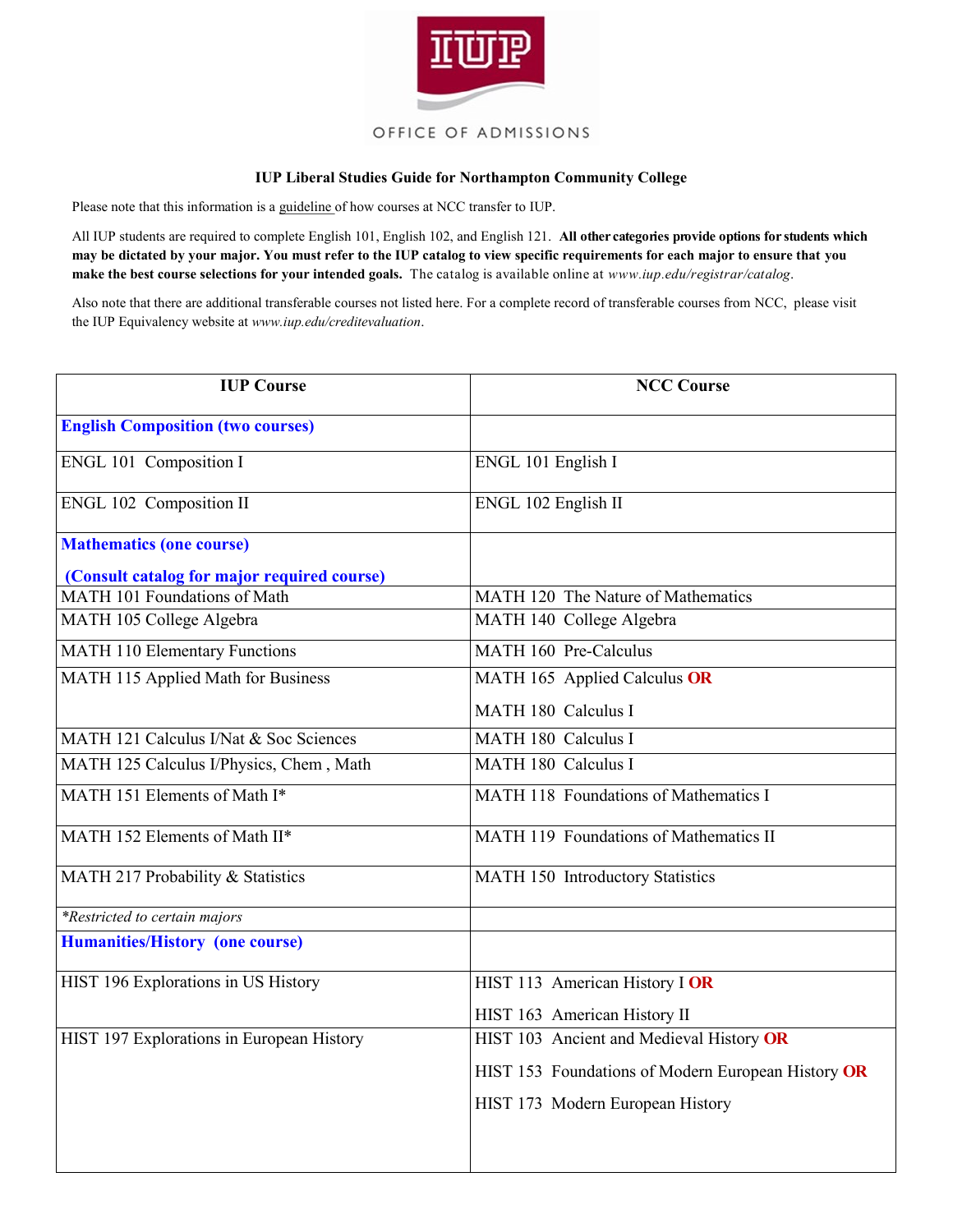| <b>IUP Course</b>                                 | <b>NCC Course</b>                               |
|---------------------------------------------------|-------------------------------------------------|
| <b>Humanities/Literature (one course)</b>         |                                                 |
| <b>ENGL 121 Humanities Literature</b>             | No Equivalent                                   |
| <b>Humanities/Philosophy or Religious Studies</b> |                                                 |
| (one course)                                      |                                                 |
| PHIL 100 Intro to Philosophy                      | PHIL 201 Introduction to Philosophy             |
| PHIL 122 Contemporary Moral Issues                | PHIL 202 Ethics and Moral Problems              |
| RLST 110 World Religions                          | PHIL 121 World Religions                        |
| <b>Fine Arts (one course)</b>                     |                                                 |
| ARHI 101 Intro to Art                             | <b>ARTA 101 Art History Survey</b>              |
| DANC 102 Intro to Dance                           | DANC 101 Dance History                          |
| MUHI 101 Intro to Music                           | MUSC 101 Introduction to Music                  |
| THTR 101 Intro to Theater                         | CMTH 110 Introduction to Theatre                |
| <b>Natural Science Lab Courses</b>                |                                                 |
| (Consult catalog for major required courses)      |                                                 |
| BIOL 103 Life on Earth                            | BIOS 105 Contemporary Biology                   |
| BIOL 104 How the Human Body Works                 | No Equivalent                                   |
| CHEM 101 College Chemistry I                      | CHEM 120 General Chemistry I                    |
| CHEM 102 College Chemistry II                     | CHEM 135 Chemistry of Life                      |
| CHEM 111 General Chemistry I                      | CHEM 120 General Chemistry I                    |
| CHEM 112 General Chemistry II                     | CHEM 220 General Chemistry II                   |
| GEOS 105/106 Exploring the Universe/lab           | GEOG 150 Astronomy                              |
| PHYS 111/121 Physics I/lab                        | PHYS 101 Physics I                              |
| PHYS 112/122 Physics II with lab                  | PHYS 151 Physics II                             |
| PHYS 131/141 Physics I/lab (Calculus)             | PHYS 215 Physics for Science and Engineering I  |
| PHYS 132/142 Physics II/lab (Calculus)            | PHYS 225 Physics for Science and Engineering II |
| <b>Natural Science Non-lab Courses</b>            |                                                 |
| (Consult catalog for major required courses)      |                                                 |
| <b>BIOL 114 Environmental Biology</b>             | BIOS 126 Environmental Science OR               |
|                                                   | BIOS 210 Environmental Biology                  |
|                                                   |                                                 |